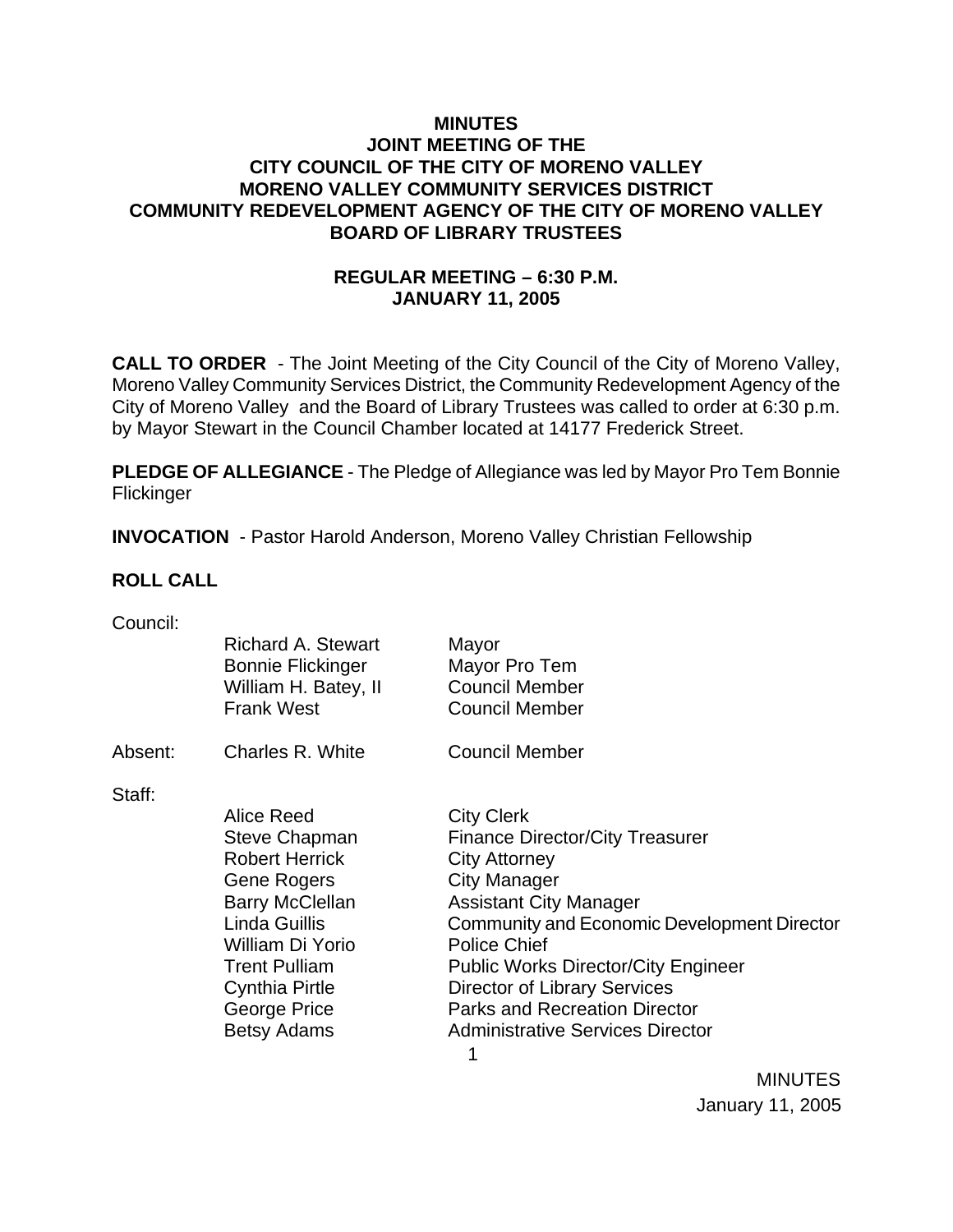Abdul Ahmad Fire Marshal

Denese Wilson **Human Resources Director** 

### **JOINT CONSENT CALENDARS (SECTIONS A-D) OF THE CITY COUNCIL OF THE CITY OF MORENO VALLEY, MORENO VALLEY COMMUNITY SERVICES DISTRICT, COMMUNITY REDEVELOPMENT AGENCY OF THE CITY OF MORENO VALLEY AND THE BOARD OF LIBRARY TRUSTEES**

Mayor Stewart opened the agenda items for the Consent Calendars for public comments.

Daryl Terrell – Address matter of record (Item A24) 1) Supports Energy Incentive Agreement

Ray Hosman – Address matter of record (Item A26) 1) Opposes location of fire station

Priscilla Banks – Address matter of record (Item A26)

1) Fire station

Council Member Batey made a motion, seconded by Mayor Pro Tem Flickinger to approve the Consent Calendars in their entireties, except for Item A10 which was pulled for separate discussion/action and Item A7 which was amended. Motion carried 4-0-1, Council Member White absent. Roll call vote.

# **A. CONSENT CALENDAR** - **CITY COUNCIL**

- A1. ORDINANCES FIRST READING BY TITLE ONLY Waived reading of all Ordinance Introductions and read by title only.
- A2. WARRANT REPORT NOVEMBER, 2004 Adopted Resolution No. 2005-01, approving the Warrant Report, dated November, 2004 in the total amount of \$9,637,241.88.

Resolution No. 2005-01

 A Resolution of the City Council of the City of Moreno Valley, California, Approving the Warrant Report dated November 30, 2004

- A3. MINUTES SPECIAL MEETING OF DECEMBER 7, 2004 Approved as submitted.
- A4. MINUTES REGULAR MEETING OF DECEMBER 14, 2004 Approved as submitted.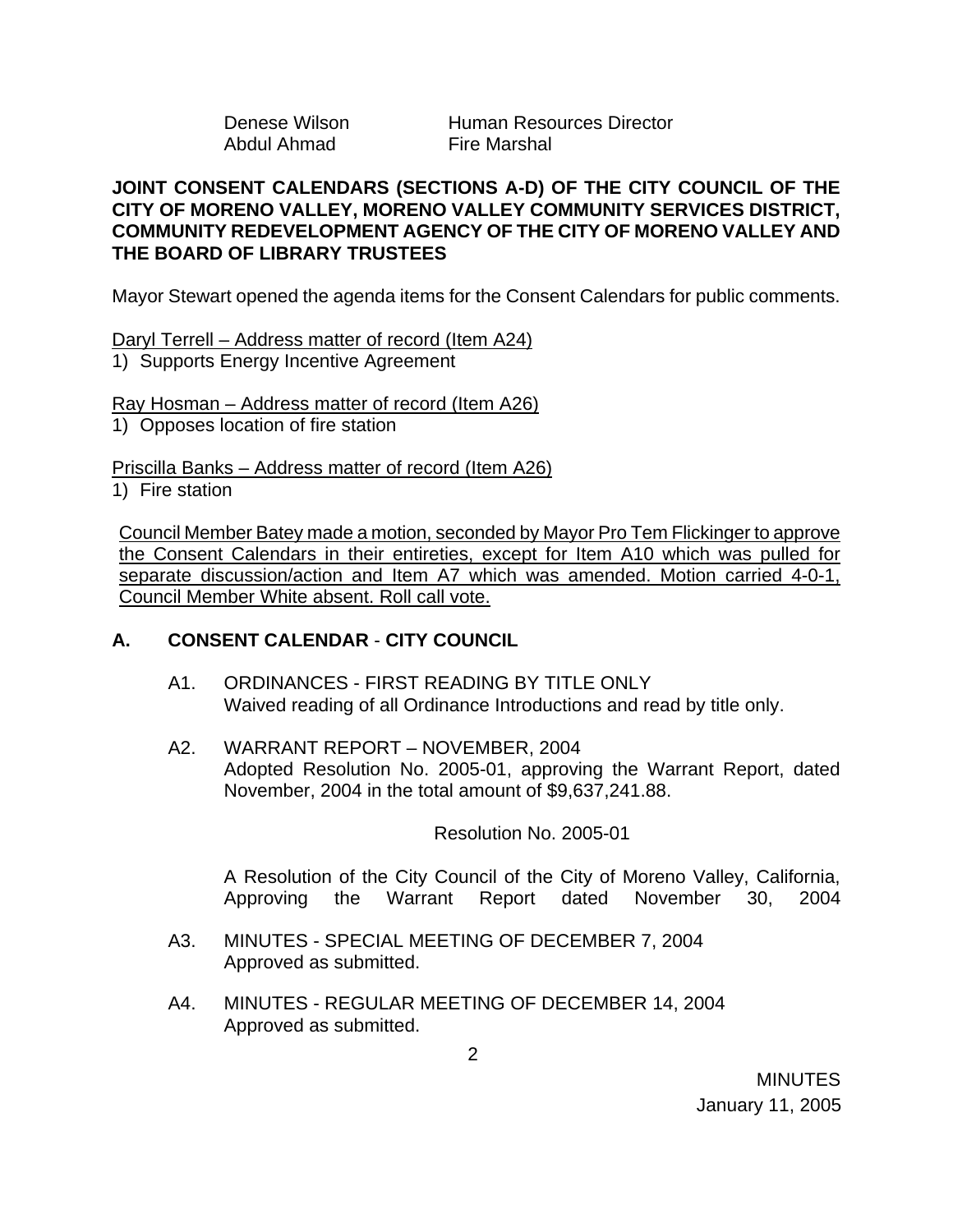A5. MAIL BALLOT PROCEEDING FOR TENTATIVE TRACTS 31268 AND 31269 (AND ALL THEIR AFFECTED PHASES) FOR: APPROVAL OF THE NATIONAL POLLUTANT DISCHARGE ELIMINATION SYSTEM (NPDES) REGULATORY RATE SCHEDULE. TRACT 31268 IS LOCATED ON THE WEST SIDE OF WILMOT STREET AND COTTONWOOD AVENUE; TRACT 31269 IS LOCATED ON THE NORTH SIDE OF COTTONWOOD AVENUE BETWEEN QUINCY STREET AND REDLANDS BOULEVARD; AND MAIL BALLOT PROCEEDING FOR TENTATIVE PARCEL MAP 32213 (AND ALL AFFECTED PHASES) FOR APPROVAL OF THE NATIONAL POLLUTANT DISCHARGE ELIMINATION SYSTEM (NPDES) REGULATORY RATE SCHEDULE – SOUTH OF HEMLOCK AVENUE AND WEST OF PERRIS BOULEVARD

Accepted public comments regarding the mail ballot proceedings for Tentative Tracts 31268, 31269 and Tentative Parcel Map 32213 (and all their affected phases) for approval of the National Pollutant Discharge Elimination System (NPDES) regulatory rate schedule.

- A6. NEW POLICE CAR DESIGN Endorsed staff's plan to revise the graphics and design of the Police Department's patrol cars.
- A7. ESTABLISHMENT OF A POLICY FOR IMPLEMENTING LIMITED TERM PARKING Approved policy and procedure for the implementation of limited term parking areas.
- A8. APPROVAL OF FINAL MAP 31268 SINGLE FAMILY RESIDENTIAL PROJECT, AND ACCEPT BONDS AND AGREEMENT FOR PUBLIC RIGHT-OF-WAY IMPROVEMENTS, SOUTHWEST CORNER OF COTTONWOOD AVENUE AND WILMOT STREET – RICHMOND AMERICAN HOMES Approved Final Map 31268; authorized the City Clerk to sign the map and transmit said map to the County Recorder's Office for recordation; accepted the bonds and Agreement for Public Improvements; authorized the Mayor to execute the Agreement; and directed the City Clerk to forward the signed

A9. APPROVAL OF FINAL MAP 30967 - SINGLE FAMILY RESIDENTIAL PROJECT, AND ACCEPT BONDS AND AGREEMENT FOR PUBLIC RIGHT-OF-WAY IMPROVEMENTS, SOUTH SIDE OF KRAMERIA AVENUE, BETWEEN INDIAN STREET AND TARANO LANE – MORENO VALLEY MEADOWS, LLC

agreement to the County Recorder's Office for recordation.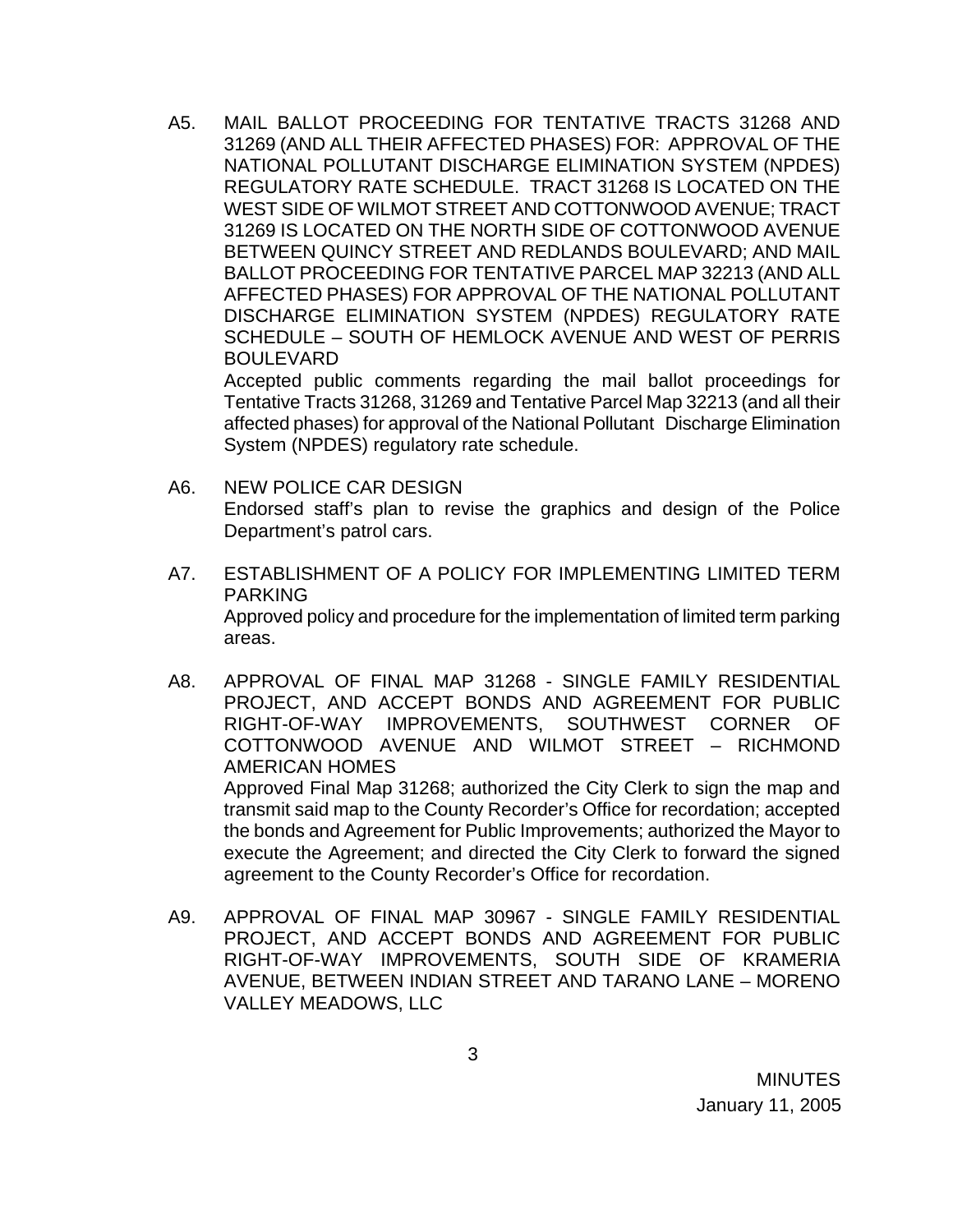Approved Final Map 30967; authorized the City Clerk to sign the map and transmit said map to the County Recorder's Office for recordation; accepted the bonds and Agreement for Public Improvements; authorized the Mayor to execute the Agreement; and directed the City Clerk to forward the signed Agreement to the County Recorder's Office for recordation.

A11. PA02-0041 - BOX SPRINGS APARTMENTS - APPROVAL OF RESOLUTION NO. 2005-03, SUMMARY VACATION OF PUBLIC RIGHT-OF-WAY AND RESOLUTION NO. 2005-04, SUMMARY VACATION OF PUBLIC SERVICE EASEMENTS, NORTHEAST CORNER OF BOX SPRINGS ROAD AND MORTON ROAD, SUBDIVIDER - MORENO APARTMENTS I, L.P.

 Approved and adopted Resolution No. 2005-03, summarily vacating a portion of the public right-of-way easement located at the northeast corner of Box Springs Road and Morton Road for PA02-0041; approved and adopted Resolution No. 2005-04, summarily vacating public service easements located on the east side of Morton Road north of Box Springs Road for PA02- 0041; and directed the City Clerk to certify said resolutions and transmit a copy of the resolutions to the County Recorder's office for recording.

### Resolution No. 2005-03

 A Resolution of the City Council of the City of Moreno Valley, California, Ordering the Summary Vacation of a Portion of Box Springs Road and Morton Road

### Resolution No. 2005-04

A Resolution of the City Council of the City of Moreno Valley, California, Ordering the Summary Vacation of Slope and Drainage Easements on the East Side of Morton Road North of Box Springs Road

A12. RESOLUTION NO. 2005-05, APPROVE AND AUTHORIZE EXECUTION OF PROGRAM SUPPLEMENT AGREEMENT NO. M018, TO THE ADMINISTERING AGENCY-STATE AGREEMENT FOR FEDERAL-AID PROJECT NO. 08-5441 FOR THE BIKEWAY RIGHT-OF-WAY ACQUISITION ALONG THE CALIFORNIA AQUEDUCT PIPELINE SOUTHEASTERLY FROM PAN-AM BOULEVARD TO GRAHAM STREET AND FROM HEACOCK STREET TO JOHN F. KENNEDY DRIVE, PROJECT NOS. 98-92942 AND 02-46165321 Adopted Resolution No. 2005-05, and approved Program Supplement

Agreement No. M018, to the Administering Agency-State Agreement for Federal-Aid Project No. 08-5441 for the bikeway right-of-way acquisition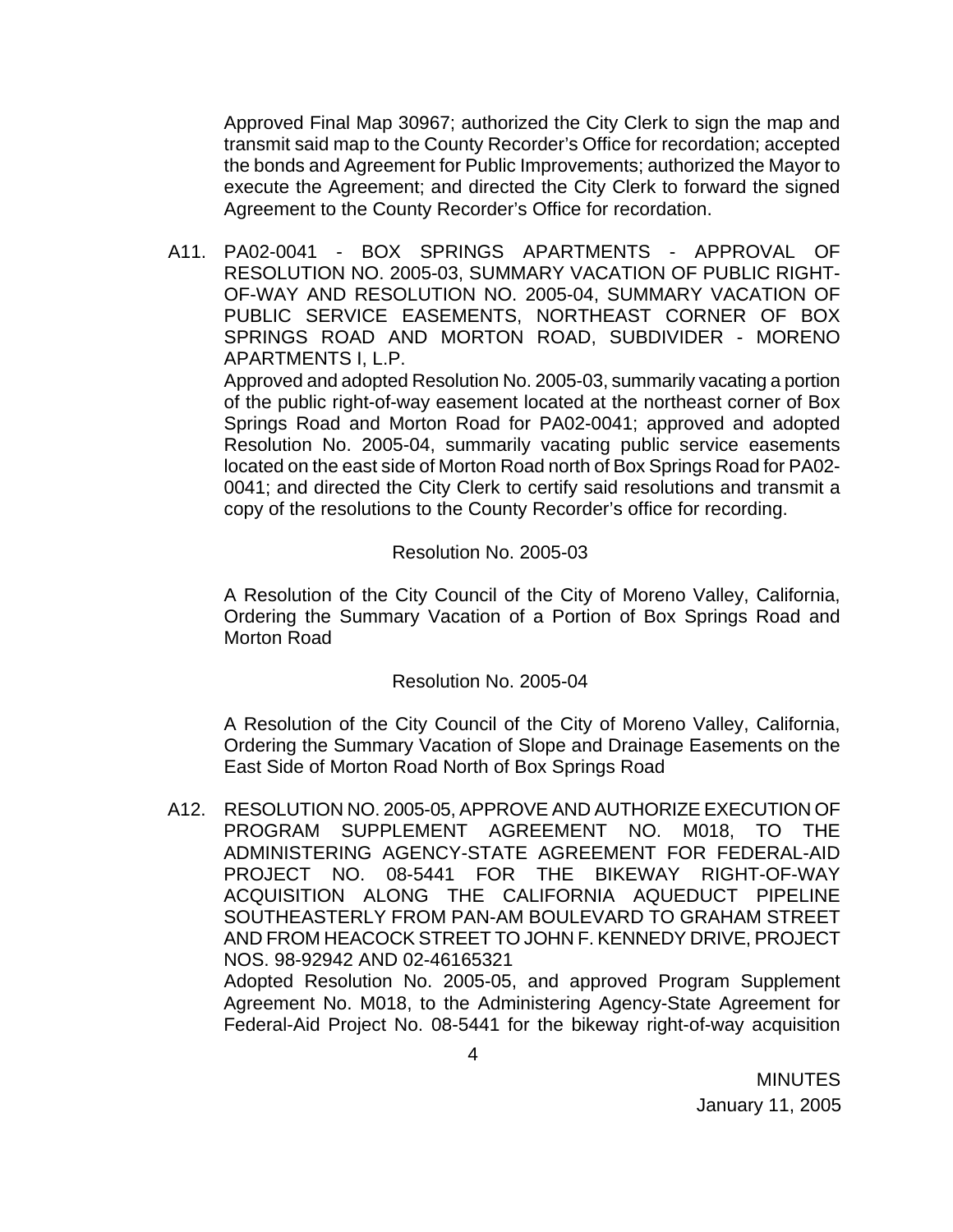along the California Aqueduct pipeline southeasterly from Pan-Am Boulevard to Graham Street and from Heacock Street to John F. Kennedy Drive; and authorized the Mayor to execute Program Supplement No. M018.

### Resolution No. 2005-05

A Resolution of the City Council of the City of Moreno Valley Approving and Authorizing Execution of Program Supplement Agreement No. M018, to the Administering Agency-State Agreement for Federal-Aid Project No. 08-5441 for the Bikeway Right-of-Way Acquisition Along the California Aqueduct Pipeline Southeasterly from Pan-Am Boulevard to Graham Street and from Heacock Street to John F. Kennedy Drive

- A13. TRACT 31128 APPROVAL OF COOPERATIVE AGREEMENT FOR MORENO MASTER DRAINAGE PLAN LINE H-9, BETWEEN THE RIVERSIDE COUNTY FLOOD CONTROL AND WATER CONSERVATION DISTRICT, CITY OF MORENO VALLEY, AND WESTERN PACIFIC HOUSING, INC., SOUTHWEST CORNER OF CACTUS AVENUE AND OLIVER STREET - SUBDIVIDER – WESTERN PACIFIC HOUSING, INC. Approved the Cooperative Agreement between the Riverside County Flood Control and Water Conservation District, City of Moreno Valley, and Western Pacific Housing, Inc. for the Moreno Master Drainage Plan Line H-9; authorized the Mayor to execute the agreement; and directed the City Clerk to forward the signed agreement to the Riverside County Flood Control and Water Conservation District.
- A14. PARCEL MAP 22701 AMENDMENT TO AGREEMENT FOR PUBLIC IMPROVEMENTS TO LASSELLE STREET (TIME EXTENSION), LASSELLE STREET, YANEZ TRAIL ROAD TO SOUTH CITY LIMITS - SUBDIVIDER - EMPIRE LAND, LLC Authorized the Mayor to execute the Amendment to Agreement for Public

Improvements for Parcel Map 22701; and directed the City Clerk to forward the completed Amendment to Agreement for Public Improvements to the County Recorder's Office for recordation.

A15. MORENO VALLEY RANCH SPECIFIC PLAN 193 - REDUCE FAITHFUL PERFORMANCE AND MATERIAL & LABOR BONDS FOR LANDSCAPE & IRRIGATION IMPROVEMENTS FOR PLANNING AREA 50, IRIS AVENUE FRONTAGE, SOUTH SIDE OF IRIS AVENUE, EAST OF LASSELLE STREET - SUBDIVIDER - MCKENZIE VISTA L.P Approved a \$128,290 reduction to the Faithful Performance Bond and a \$64,145 reduction to the Material and Labor Bond for landscape & irrigation improvements for Planning Area 50; and instructed the City Engineer to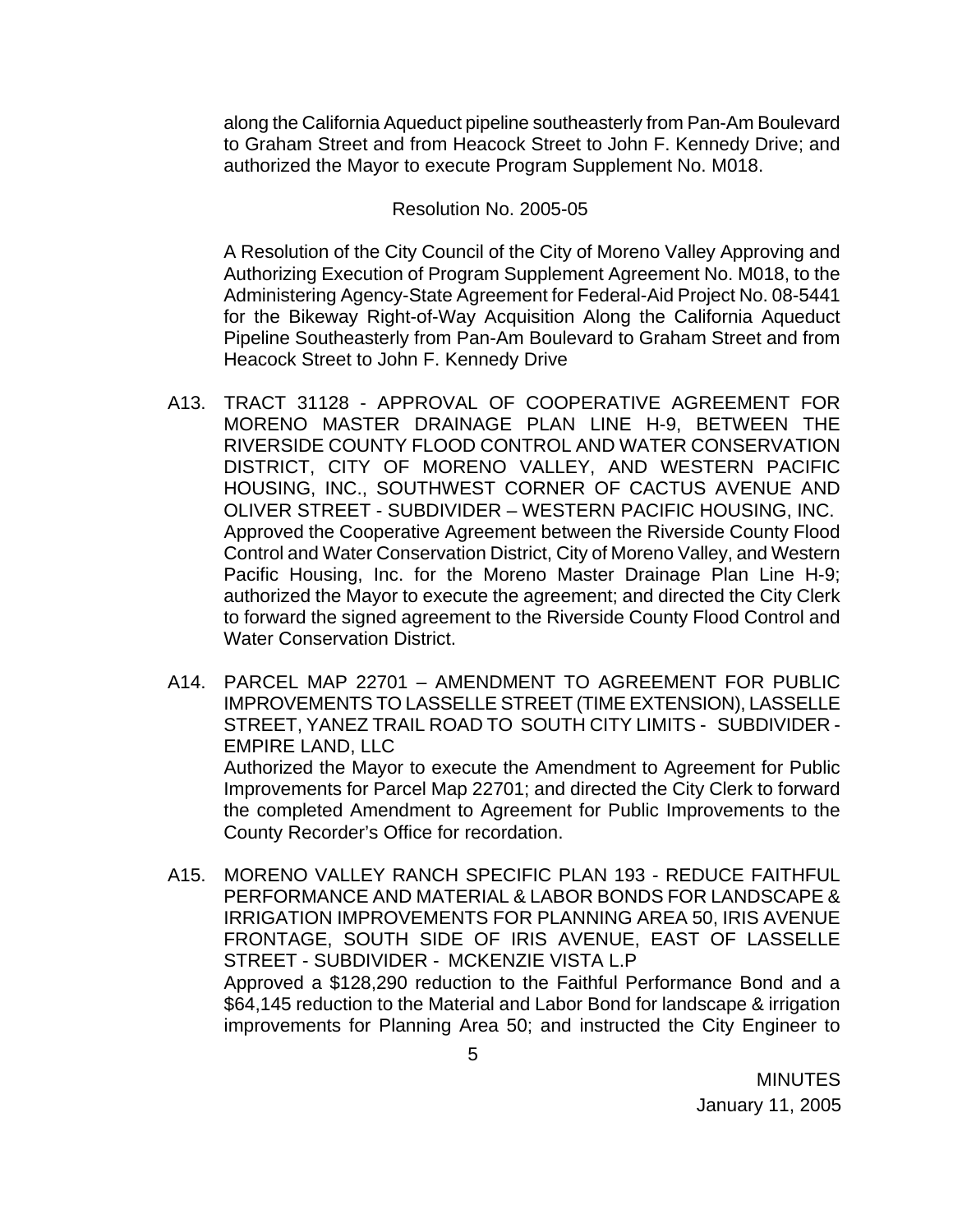prepare a letter to the surety company reducing the landscape & irrigation bonds.

- A16. SUMMARY OF 2004 STATUTES Received and filed the informational report.
- A17. RESOLUTION NO. 2005-06, THEREBY APPROVING THE PROPOSED STREET IMPROVEMENT PROJECTS, CERTIFYING THE AVAILABILITY OF MATCHING FUNDS FOR THE SURFACE TRANSPORTATION PROGRAM Adopted Resolution No. 2005-06, thereby approving the proposed street

improvement projects, certifying the availability of matching funds for the Surface Transportation Program; authorized the Mayor to sign the Resolution; and authorized staff to submit Surface Transportation Program project applications to Riverside County Transportation Commission.

#### Resolution No. 2005-06

 A Resolution of the City Council of the City of Moreno Valley, California, Adopting Certification of Available Matching Funds for the Surface Transportation Program

A18. SECOND READING AND ADOPTION - ORDINANCE NO. 678 (RECEIVED FIRST READING AND INTRODUCTION DECEMBER 14, 2004 ON A 5-0 VOTE)

Adopted Ordinance No. 678.

#### Ordinance No. 678

An Ordinance of the City Council of the City of Moreno Valley, California, Amending Subsections 3.44.040A and 3.44.060B of Chapter 3.44 of Title 3 of the City of Moreno Valley Municipal Code Related to Fees Established by the Transportation Uniform Mitigation Fee (TUMF) Program

A19. SECOND READING AND ADOPTION - ORDINANCE 679 (RECEIVED FIRST READING AND INTRODUCTION DECEMBER 14, 2004 ON A 5-0 VOTE) Adopted Ordinance No. 679.

Ordinance No. 679

 An Ordinance of the City Council of the City of Moreno Valley, California, Approving P03-136 for a Specific Plan Amendment (No. 5) to the Towngate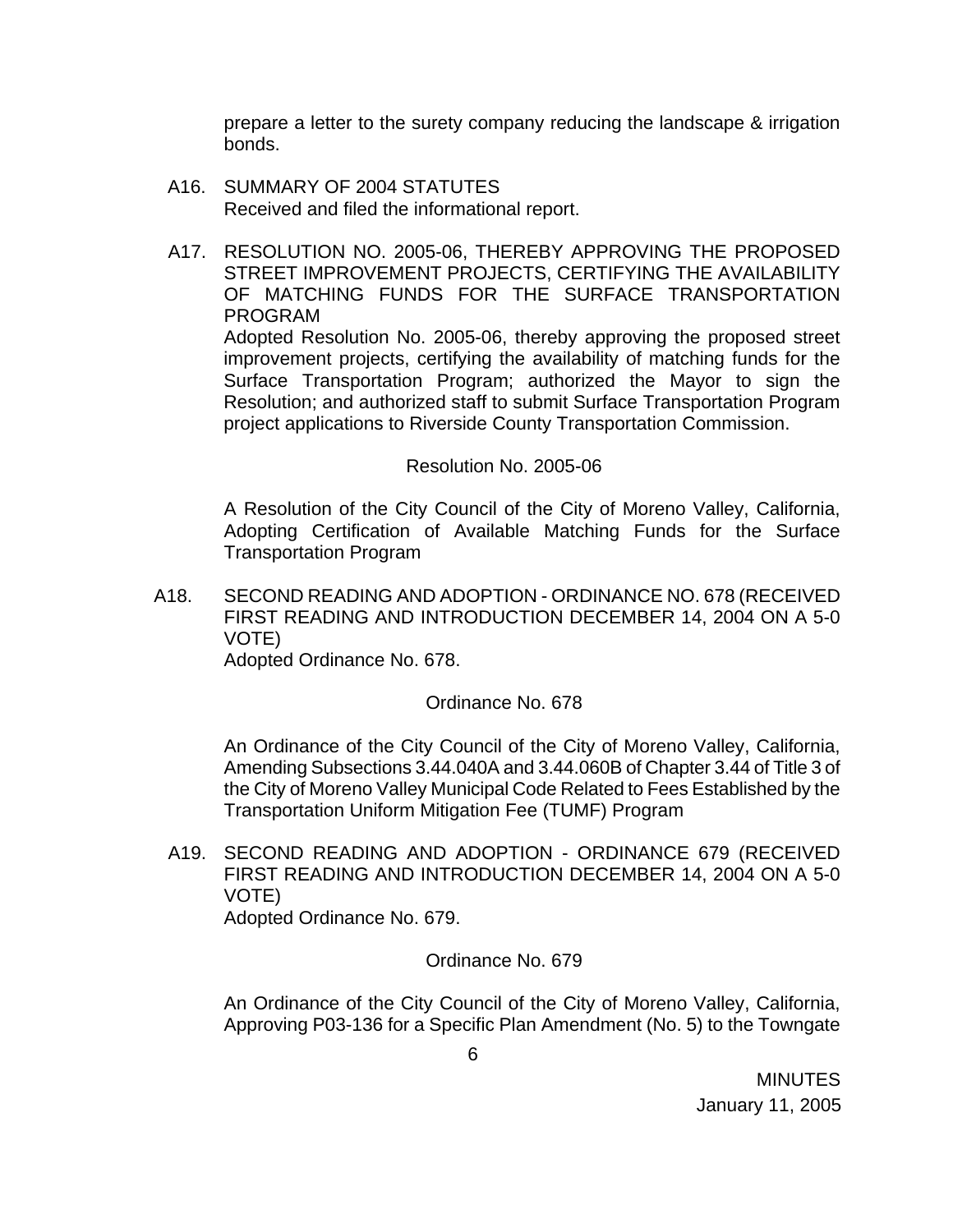Specific Plan (No. 200), to Modify Land Use Designation for a 28.56-Acre Portion of Land Within Planning Unit No. 7 from HMO (Hospital Medical Office) to CC (Community Commercial) and OC (Office Commercial)

A20. SECOND READING AND ADOPTION - ORDINANCE NO. 680 (RECEIVED FIRST READING AND INTRODUCTION DECEMBER 14, 2004 ON A 5-0 VOTE) Adopted Ordinance No. 680.

#### Ordinance No. 680

An Ordinance of the City Council of the City of Moreno Valley, California, Approving PA04-0026 (Zone Change) to Change the Land Use from Office to R20 for Approximately 5 Acres on Assessor's Parcel Number 484-242-016 Located at the Southeast Corner of Perris Boulevard and Delphinium Avenue.

A21. SECOND READING AND ADOPTION - ORDINANCE NO. 681 (RECEIVED FIRST READING AND INTRODUCTION DECEMBER 14, 2004 ON A 5-0 VOTE)

Adopted Ordinance No. 681.

#### Ordinance No. 681

An Ordinance of the City Council of the City of Moreno Valley, California, Approving PA04-0039 (Zone Change) to Change the Land Use from Planned Residential to R5 for 8.77-Net Acres on Assessor's Parcel Number 486-240- 010 Located on the East Side of Oliver Street and Approximately 600-Feet South of Alessandro Boulevard and 17.25-Net Acres on Assessor's Parcel Numbers 486-260-005 and -009 Located at the Southwest Corner of Alessandro Boulevard and Oliver Street

A22. NOTICE OF COMPLETION AND ACCEPTANCE OF THE FISCAL YEAR 2002/2003 ANNUAL SLURRY SEAL PROGRAM, PROJECT NO. 02- 12584830

Ratified Contract Change Order Nos. 1 and 2 (Disputed-Final); accepted the work as complete for the Fiscal Year 2002/2003 Annual Slurry Seal Program constructed by Bond Black Top, Inc., 1147 Atlantic Street, Union City, CA 94587; directed the City Clerk to record the Notice of Completion within ten (10) calendar days at the office of the County Recorder of Riverside County, as required by Section 3093 of the California Civil Code; authorized the Director of Finance to release the retention to Bond Black Top, Inc. by January 12, 2005, as required by Section 7107 of the Public Contract Code; authorized the Finance Director to increase Purchase Order No. 27054 in the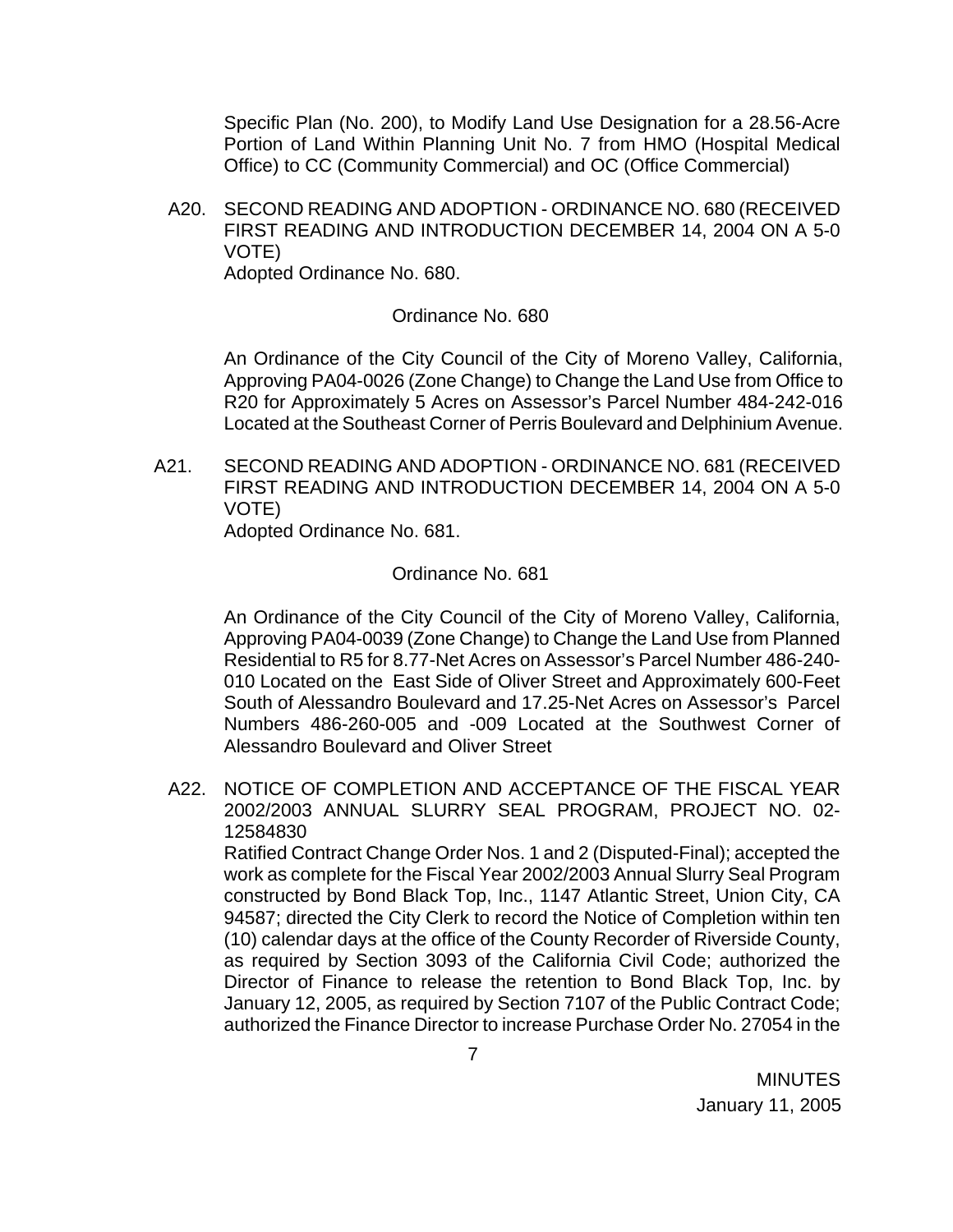amount of \$11,768.60 (1% above contingency) to cover the balance above the approved Purchase Order amount; and accepted the improvements into the City's maintained road system.

- A23. APPROVAL OF FINAL MAP 30924 SINGLE FAMILY RESIDENTIAL PROJECT, AND ACCEPT BONDS & AGREEMENT FOR PUBLIC RIGHT-OF-WAY IMPROVEMENTS, NORTH OF FIR AVENUE, SOUTH SIDE OF STATE ROUTE 60, AND WEST OF MORRISON STREET - SUBDIVIDER - TRACT 29860, LLC, 10370 TRADEMARK STREET, RANCHO CUCAMONGA, CA 91730 Approved Final Map 30924; authorized the City Clerk to sign the map and transmit said map to the County Recorder's Office for recordation; accepted the Bonds and Agreement for Public Improvements; authorized the Mayor to execute the Agreement; and directed the City Clerk to forward the signed Agreement to the County Recorder's Office for recordation.
- A24. APPROVAL OF A STANDARD MORENO VALLEY UTILITIES ENERGY INCENTIVE AGREEMENT

Adopted Resolution No. 2005-07 establishing a Standard Moreno Valley Utilities Energy Incentive Agreement to provide incentives for energy efficiency; and authorized the City Manager to execute the Moreno Valley Utilities Energy Incentive Agreements with qualified developers.

Resolution No. 2005-07

A Resolution of the City Council of the City of Moreno Valley, California, Approving the "Moreno Valley Utilities Energy Agreement" as a Standard Energy Incentive Agreement

A25. TRACT 31149 - ACCEPT SUBORDINATION AGREEMENT TO THE AGREEMENT FOR PUBLIC IMPROVEMENTS, WEST SIDE OF KITCHING STREET AND NORTH OF FRAN LOU DRIVE - SUBDIVIDER - JWS ASSOCIATES, LLC, 17921 SHOREHAM LANE, HUNTINGTON BEACH, CA 92649 Approved the Subordination Agreement to the Agreement for Public

Improvements for Tract 31149; authorized the Mayor to execute the agreement; and directed the City Clerk to forward the signed agreement to the County Recorder's Office for recordation.

A26. AGREEMENT FOR THE CONVEYANCE OF 3.59 ACRES OF A PORTION OF ASSESSOR PARCEL NO. 477-120-001 FOR THE CONSTRUCTION OF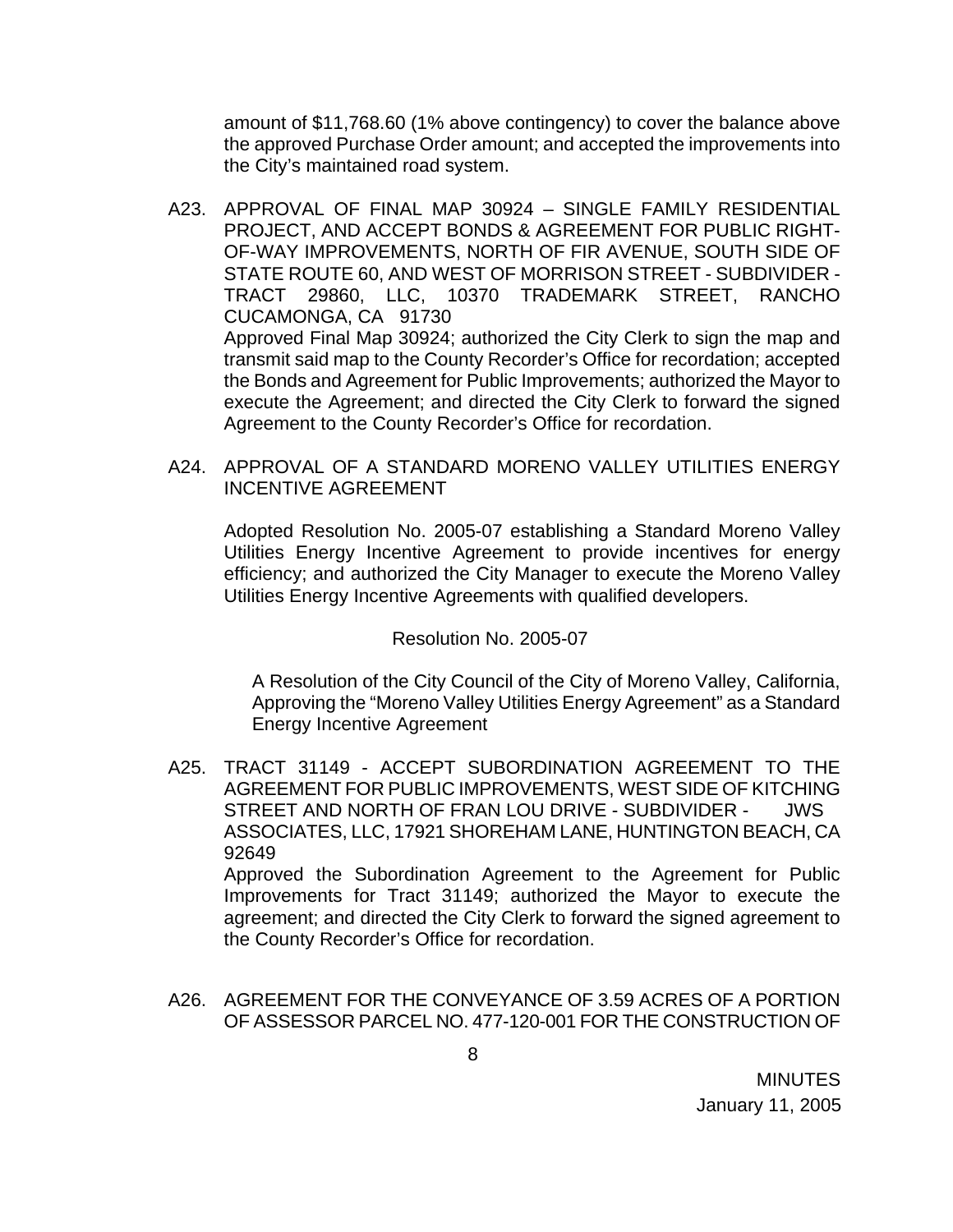FIRE STATION NO. 58, PROJECT NO. 05-43472523

 Authorized the Mayor to execute the Agreement for Conveyance of Real Property for 3.59 acres, a portion of Assessor Parcel No. 477-120-001, for the construction of Fire Station No. 58; authorized the Mayor to execute the escrow instructions and other documents as may be necessary to purchase and convey title of 3.59 acres, a portion of Assessor Parcel No. 477-120-001; authorized the Finance Director to wire transfer funds necessary to complete the purchase and conveyance of title for 3.59 acres, a portion of Assessor Parcel No. 477-120-001; and directed the City Clerk to certify the acceptance of the grant deed and place certificate of acceptance in escrow with the original grant deed for recordation when the escrow is complete.

# **B. CONSENT CALENDAR** - **COMMUNITY SERVICES DISTRICT**

- B1. ORDINANCES FIRST READING BY TITLE ONLY Waived reading of all Ordinance Introductions and read by title only.
- B2. MINUTES SPECIAL MEETING OF DECEMBER 7, 2004 Approved as submitted.
- B3. MINUTES REGULAR MEETING OF DECEMBER 14, 2004 Approved as submitted.
- B4. MAIL BALLOT PROCEEDING FOR TENTATIVE TRACTS 31268 AND 31269 (AND ALL THEIR AFFECTED PHASES) FOR: 1) INCLUSION INTO COMMUNITY SERVICES DISTRICT (CSD) ZONE B (RESIDENTIAL STREET LIGHTING), CSD ZONE D (PARKWAY LANDSCAPE MAINTENANCE), AND APPROVAL OF THE CSD PARCEL CHARGES Accepted public comments regarding the mail ballot proceedings for Tentative Tracts 31268 and 31269 (and all their affected phases) for inclusion into CSD Zone B (Residential Street Lighting), CSD Zone D (Parkway Landscape Maintenance), and approval of the annual charges.

# **C. CONSENT CALENDAR** - **COMMUNITY REDEVELOPMENT AGENCY**

- C1. ORDINANCES FIRST READING BY TITLE ONLY Waived reading of all Ordinance Introductions and read by title only.
- C2. MINUTES SPECIAL MEETING OF DECEMBER 7, 2004 Approved as submitted.
- C3. MINUTES REGULAR MEETING OF DECEMBER 14, 2004 Approved as submitted.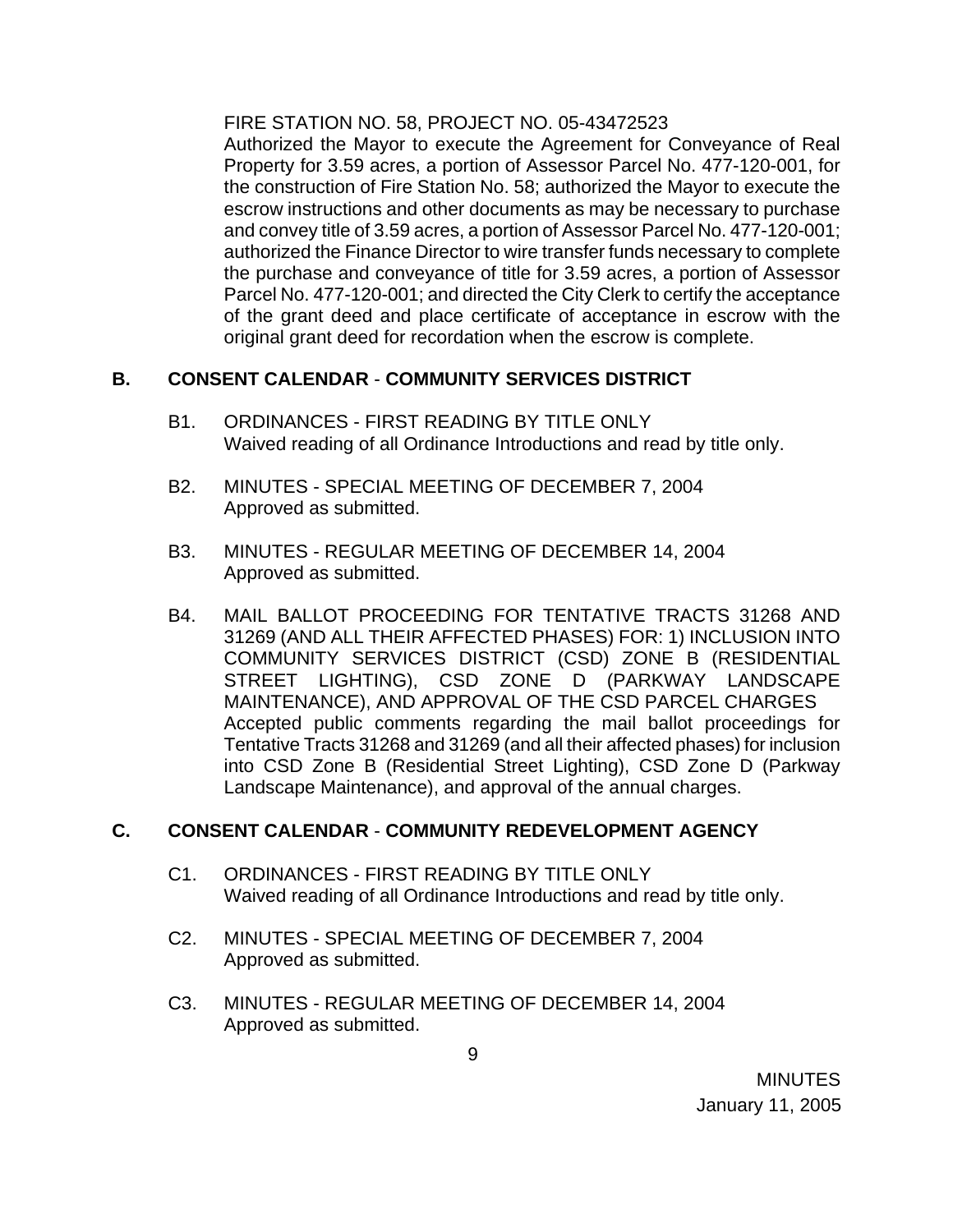C4. ACCEPTANCE OF THE REDEVELOPMENT AGENCY'S FISCAL YEAR 2003-2004 ANNUAL REPORT TO THE STATE CONTROLLER AND RESOLUTION FOR THE LOW AND MODERATE INCOME HOUSING FUND Accepted the Redevelopment Agency's Annual Report for fiscal year 2003- 2004 and ratified its submittal to the California State Controller; and adopted

Resolution No. 2005-01, verifying the establishment and appropriate use of the Low and Moderate Income Housing Fund in accordance with Section 33334.3(d) of the Health and Safety Code.

Resolution No. RDA 2005-01

A Resolution of the Community Redevelopment Agency of the City of Moreno Valley Verifying the Establishment and Appropriate Use of the Low and Moderate Income Housing Fund Pursuant to California Health and Safety Code 33334.3(d) for Fiscal Year 2003-2004

- D. CONSENT CALENDAR BOARD OF LIBRARY TRUSTEES
	- D1. ORDINANCES FIRST READING BY TITLE ONLY Waived reading of all Ordinance Introductions and read by title only.
	- D2. MINUTES SPECIAL MEETING OF DECEMBER 7, 2004 Approved as submitted.
	- D3. MINUTES REGULAR MEETING OF DECEMBER 14, 2004 Approved as submitted.

### **E. PUBLIC HEARINGS**

E1. MAIL BALLOT PROCEEDING FOR TENTATIVE TRACT 31284 (AND ALL AFFECTED PHASES) FOR: 1) INCLUSION INTO COMMUNITY SERVICES DISTRICT (CSD) ZONE B (RESIDENTIAL STREET LIGHTING), 2) INCLUSION INTO CSD ZONE D (PARKWAY LANDSCAPE MAINTENANCE) AND 3) APPROVAL OF THE NATIONAL POLLUTANT DISCHARGE ELIMINATION SYSTEM (NPDES) REGULATORY RATE SCHEDULE – WEST SIDE OF QUINCY STREET BETWEEN BAY STREET AND COTTONWOOD AVENUE AND SOUTH SIDE OF BAY AVENUE BETWEEN MORENO VALLEY DRIVE AND QUINCY STREET; AND MAIL BALLOT PROCEEDING FOR TENTATIVE PARCEL MAP 32469 (AND ALL AFFECTED PHASES) FOR APPROVAL OF THE NATIONAL POLLUTANT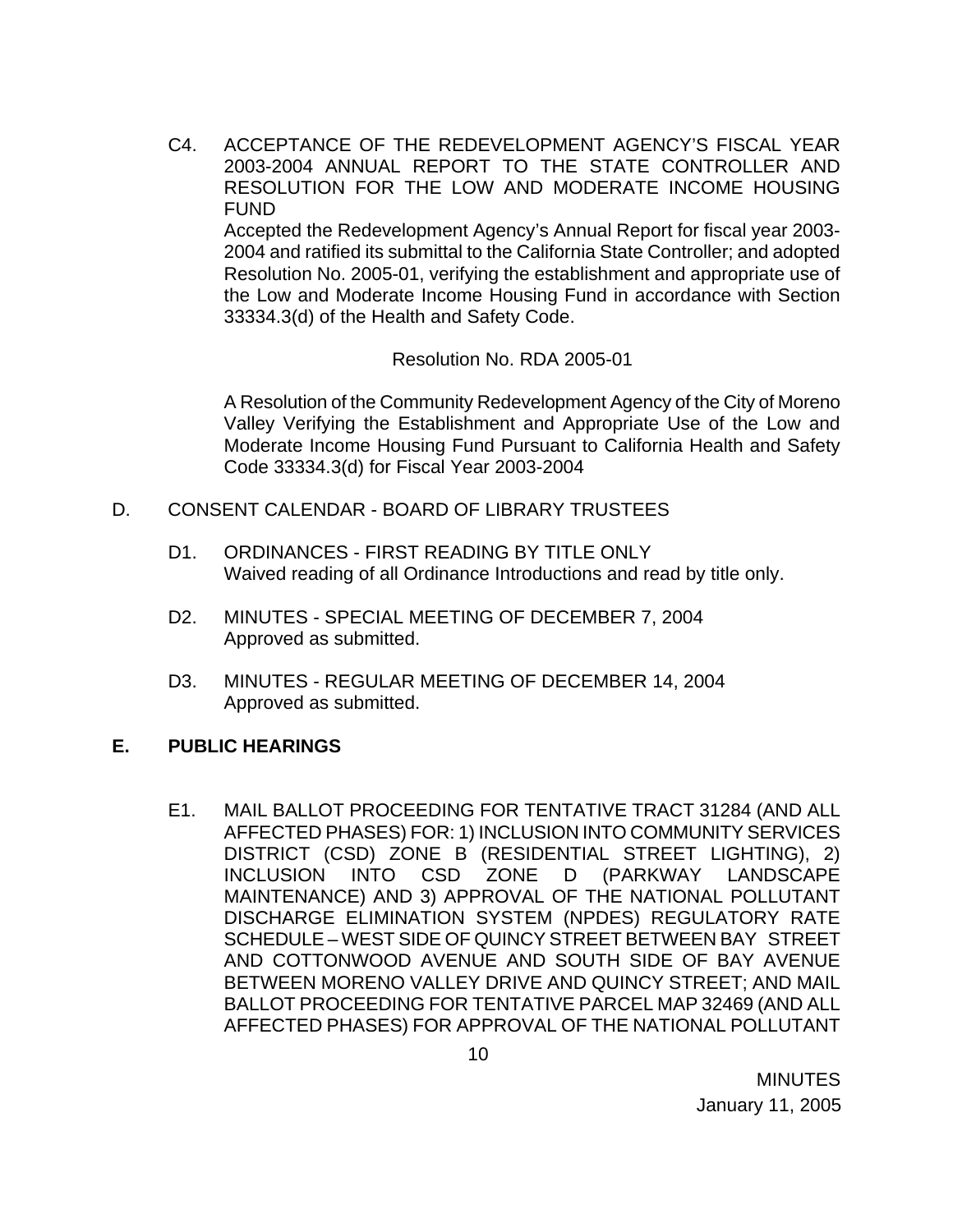DISCHARGE ELIMINATION SYSTEM (NPDES) REGULATORY RATE SCHEDULE - SOUTH OF IRIS AVENUE AND WEST OF LASSELLE STREET; AND MAIL BALLOT PROCEEDING FOR COMMUNITY SERVICES DISTRICT ZONE M COMMERCIAL/INDUSTRIAL IMPROVED MEDIAN MAINTENANCE). TENTATIVE PARCEL MAP 31034, APN 312- 270-011 – NORTH OF GLOBE STREET BETWEEN OLEANDER AVENUE AND PERRIS BOULEVARD

 President Stewart opened the public testimony portion of the public hearing; there being none, public testimony was closed.

Vice President Flickinger made a motion, seconded by Board Member Batey directing the Secretary to tabulate the ballots. Motion carried 4-0-1, Board Member White absent. Roll call vote.

The Secretary announced the results as follows:

 Tract 31284 – Zone B-"Yes" Tract 31284 - Zone D- "Yes" Tract 31284 - NPDES-"Yes"

 Tract 32469 –NPDES- "Yes" Tract 31034 – "Yes"

Vice President Flickinger made a motion, seconded by Board Member West to verify and accept the results of the mail ballot proceedings as identified on the Official Tally Sheet and Assessor Parcel Number (APN) listing; receive and file with the City Clerk's Office the accepted Official Tally Sheet and APN listing; and approve, authorize and impose the applicable CSD Zones B, D and M charges and the NPDES regulatory rate to the tentative tracts participating in each identified program. Motion carried 4-0-1, Board Member White absent. Roll call vote.

E2. CDBG AND HOME PROGRAM OBJECTIVES AND POLICIES FOR PROGRAM YEAR 2005/06

 Mayor Stewart opened the public testimony portion of the public hearing. Public testimony was received from Daryl Terrell.

Council Member West made a motion, seconded by Mayor Pro Tem Flickinger to approve CDBG & HOME program objectives and policies for the 2005-2006 program year. Motion carried 4-0-1, Council Member White absent. Roll call vote.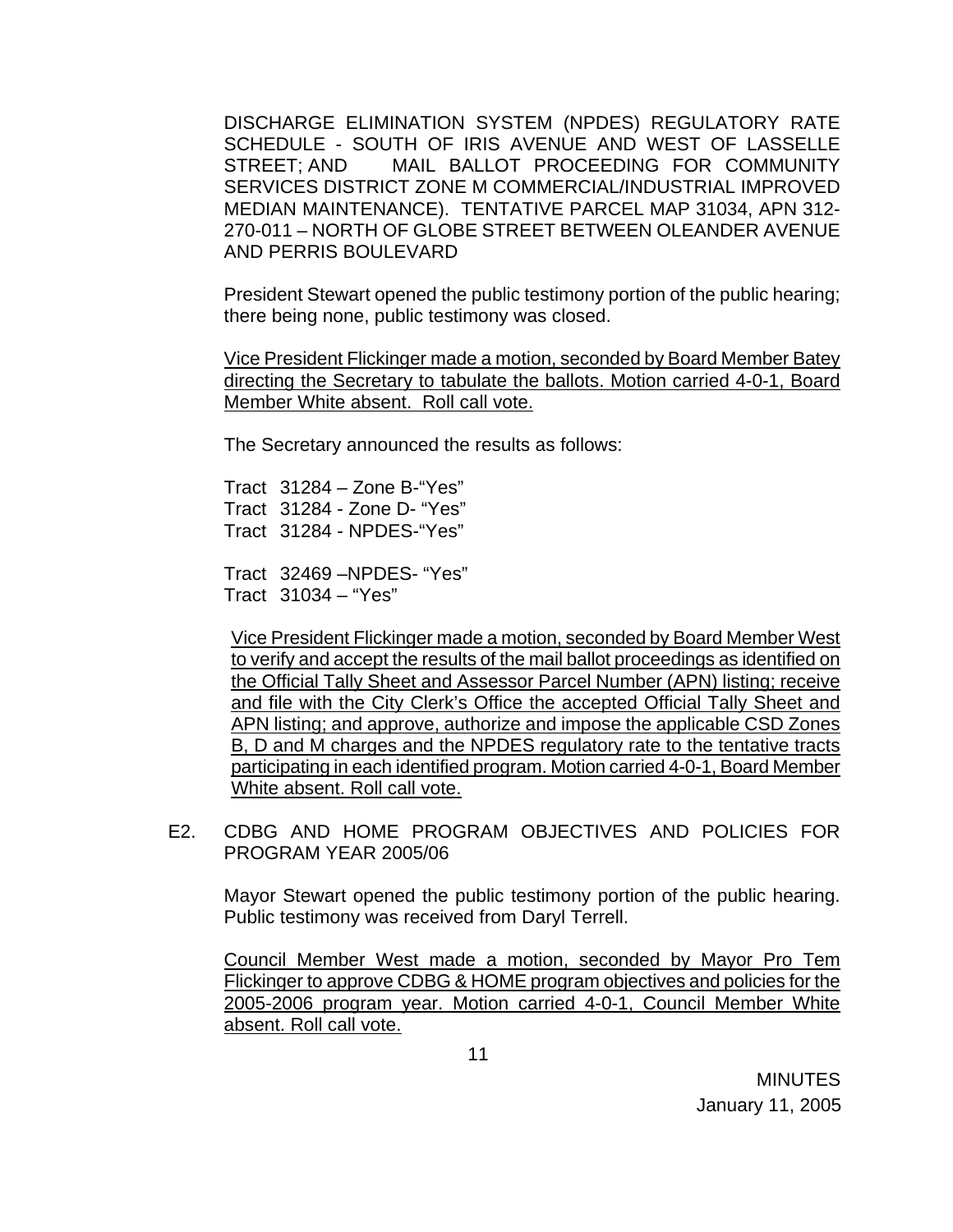## **AGENDA ORDER**

## **F. ITEMS REMOVED FROM CONSENT CALENDARS FOR DISCUSSION OR SEPARATE ACTION**

### A10. CITY-WIDE LANDSCAPE STANDARDS (PA04-0089)

Mayor Pro Tem Flickinger made a motion, seconded by Council Member Batey to approve Resolution No. 2005-02, recognizing that the activity qualifies as an exemption from the California Environmental Quality Act (CEQA) Guidelines as provided for in Section 15061, and approve the City's landscape standards. Motion carried 4-0-1, Council Member White absent. Roll call vote.

### Resolution No. 2005-02

 A Resolution of the City Council of the City of Moreno Valley, California, Approving the City-Wide Landscape Standards Identifying Landscape Standards Consistent with Requirements Identified in Chapter 9.17 of the Municipal Code for Property Throughout the City of Moreno Valley

#### **G. REPORTS**

#### G1. CITY COUNCIL REPORTS ON REGIONAL ACTIVITIES

a) Report on March Joint Powers Authority by Mayor Stewart

Mayor Stewart reported that a motion to dismiss the pending lawsuit was filed by MJPA. Construction had been delayed on the DHL building due to the rain.

Mayor Stewart opened the agenda item for public comments. Public testimony was received from Priscilla Banks.

G2. REVISED 2005 STATE/FEDERAL LEGISLATIVE ADVOCACY **PRIORITIES** 

Mayor Stewart opened the agenda item for public comments; public testimony was received from Daryl Terrell.

Council Member Batey made a motion, seconded by Council Member West to adopt the revised 2005 State/Federal Legislative Advocacy Priorities.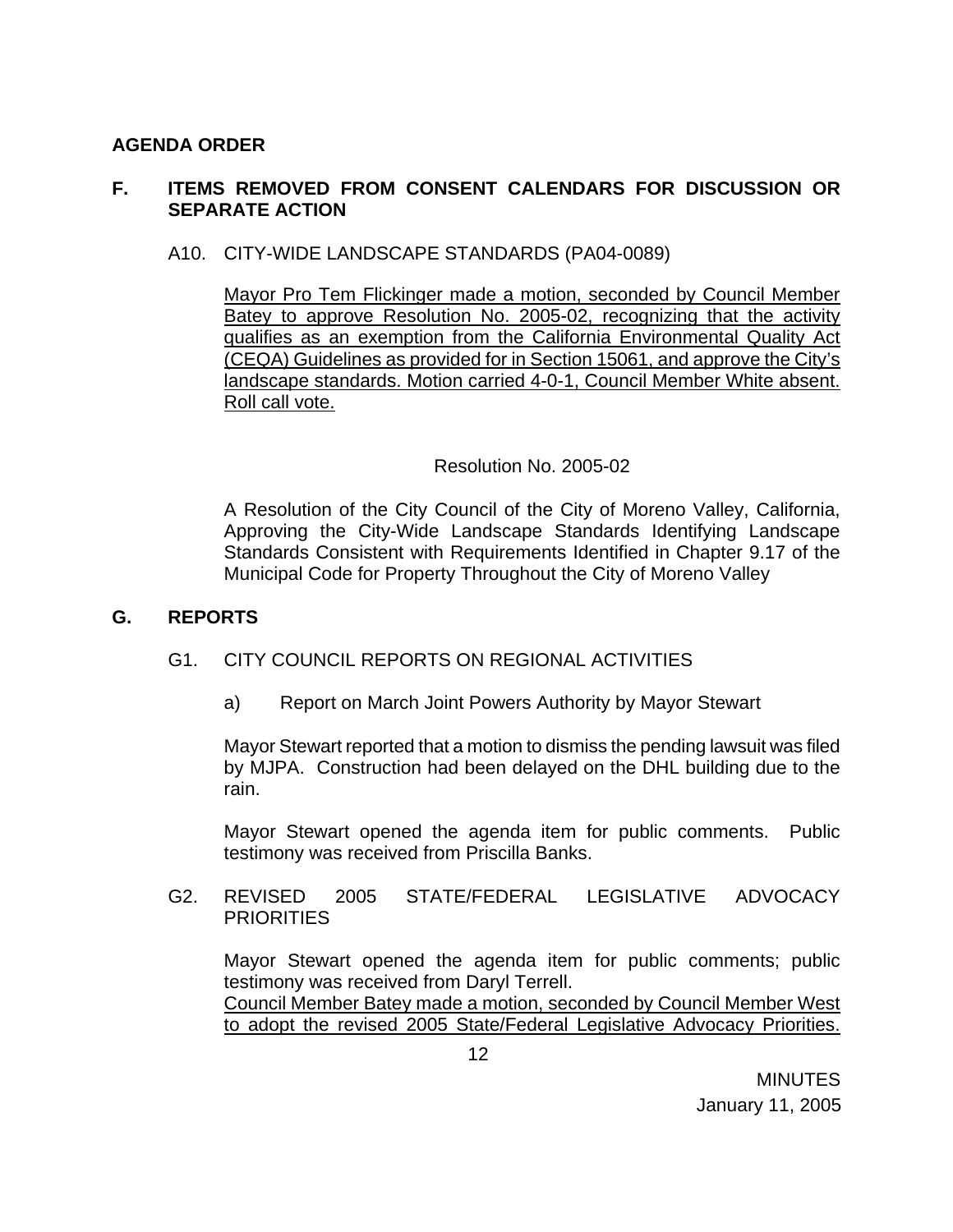Motion carried 4-0-1, Council Member White absent. Roll call vote.

G3. CITY MANAGER'S REPORT (Informational Oral Presentation – not for Council action)

 City Manager Gene Rogers reported that Prop 1A was successful and he looks forward to working with the State legislature.

# **H. LEGISLATIVE ACTIONS**

ORDINANCES - 1ST READING AND INTRODUCTION

H1. ORDINANCE NO. CSD 48, AMENDING ORDINANCE NO. CSD 47, ADDING THE MORENO VALLEY CONFERENCE AND RECREATION CENTER FACILITY USE POLICIES AND FEES AND THE GYMNASIUM FEE SCHEDULE

Board Member Batey made a motion seconded by Vice President Flickinger to introduce CSD Ordinance No. 48, approving the amendment to CSD Ordinance No. 47 adding the Moreno Valley Conference and Recreation Center Facility Use Policies and Fees and the Gymnasium Fee Schedule effective February 24, 2005, as amended. Motion carried 4-0-1, Board Member White absent. Roll call vote.

Ordinance No. CSD 48

An Ordinance of the Moreno Valley Community Services District of the City of Moreno Valley, California, Amending Ordinance No. CSD 47, Adding the Moreno Valley Conference and Recreation Center Facility Use Policies and Fees and Gymnasium Fee Schedule

ORDINANCES - URGENCY ORDINANCES – NONE

RESOLUTIONS – NONE

PUBLIC COMMENTS **ON ANY SUBJECT NOT ON THE AGENDA** UNDER THE JURISDICTION OF THE CITY COUNCIL ARE AS FOLLOWS:

Daryl Terrell – Address matter of record

1) Relief for tsunami victims donation of \$10,000 from General Fund John Esquivel – Address matter of record

1) City Council health retirement plan; cost to taxpayers; qualifications; who voted for plan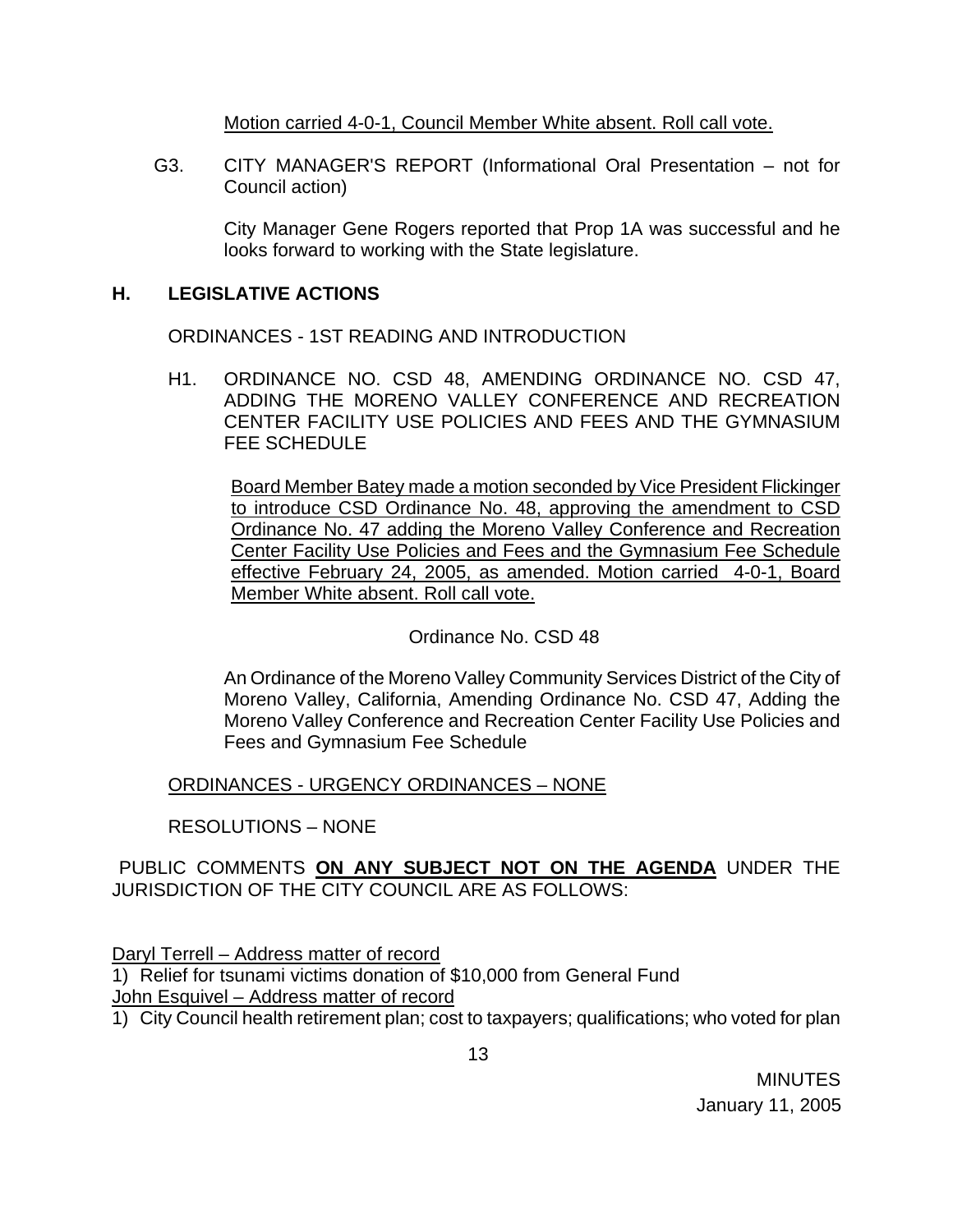Priscilla Banks

1) Moreno Valley Utility

### Ray Hosman

- 1) Congratulated re-elected City Council Members
- 2) Moreno Valley Utility

## **CLOSING COMMENTS AND/OR REPORTS OF THE CITY COUNCIL, COMMUNITY SERVICES DISTRICT, OR COMMUNITY REDEVELOPMENT AGENCY**

## Council Member Batey

- 1) City energy coalition for senior citizens
- 2) New fire station in the northeast part of the City of Moreno Valley
- 3) City Council Members health benefits newspaper misquoted information
- 4) Speakers need to get the facts and work with the City to move forward
- 5) Martin Luther King celebration on January 17
- 6) Annual parade for City's  $20<sup>th</sup>$  birthday celebration

## Mayor Pro Tem Flickinger

- 1) Moreno Valley Utility expenditures will be covered by revenue
- 2) Quality animal program offered by Moreno Valley Animal Shelter
- 3) Moreno Valley Master Chorale and Moreno Valley Community Band; Citrus Wind Ensemble playing at Disneyland and Nixon library
- 4) Hazardous waste disposal on February 4-5
- 5) City's  $21<sup>st</sup>$  birthday city-wide celebration December 1-4

### Council Member West

- 1) City Council health benefits
- 2) Insults and accusations towards Council Members are not taken personally

# Mayor Stewart

- 1) Stated that an existing fire station is merely relocating its facility
- 2) Measure "N" and Moreno Valley Utility
- 3) Announced that he met with Edison representatives regarding the MJPA contract
- 4) Health benefits for Council Members
- 5) Flooding within the City; Public Works staff working under poor weather conditions along Heacock; outstanding work done by Public Works staff
- 6) Stated that there are many ways to donate to the tsunami victim fund

# **CLOSED SESSION**